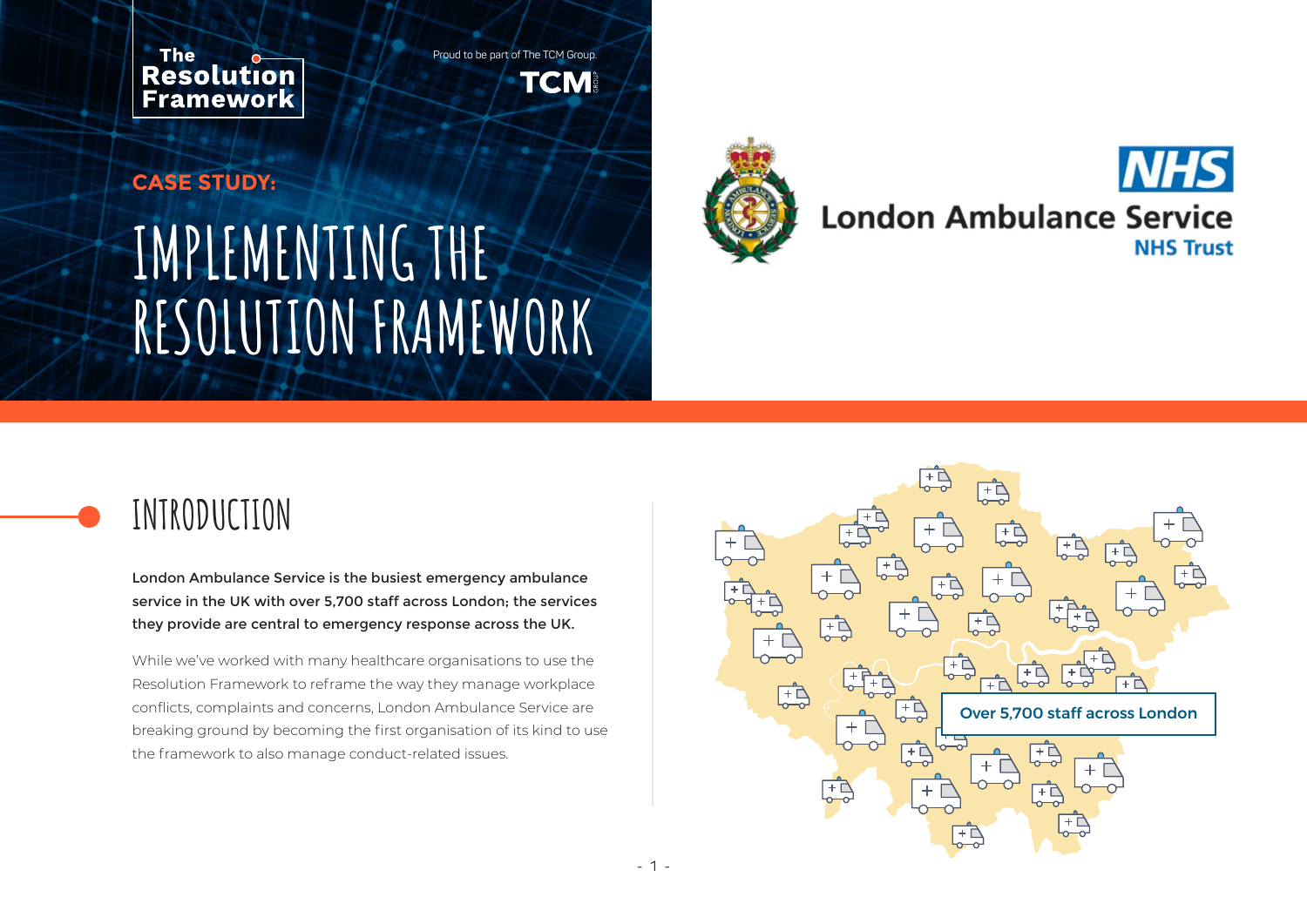### **TARGETING ISSUES**

Like all NHS organisations, LAS had a tumultuous 2020 at the frontline of the Covid-19 pandemic. With staff under tremendous operational and personal pressure, cracks were starting to appear in workplace relationships and the number of disciplinary and grievance cases had grown substantially, to the point where the HR team was becoming overwhelmed.

*"Cases were not getting resolved quickly and this was causing distress for both staff and managers. We recognised there had to be a better way of us having more mature conversations and giving our staff the opportunity to reflect, look at different choices they could have made and actually learn from the issue rather than just having an adversarial conversation."*

KIM NURSE, INTERIM DIRECTOR OF PEOPLE AND CULTURE.

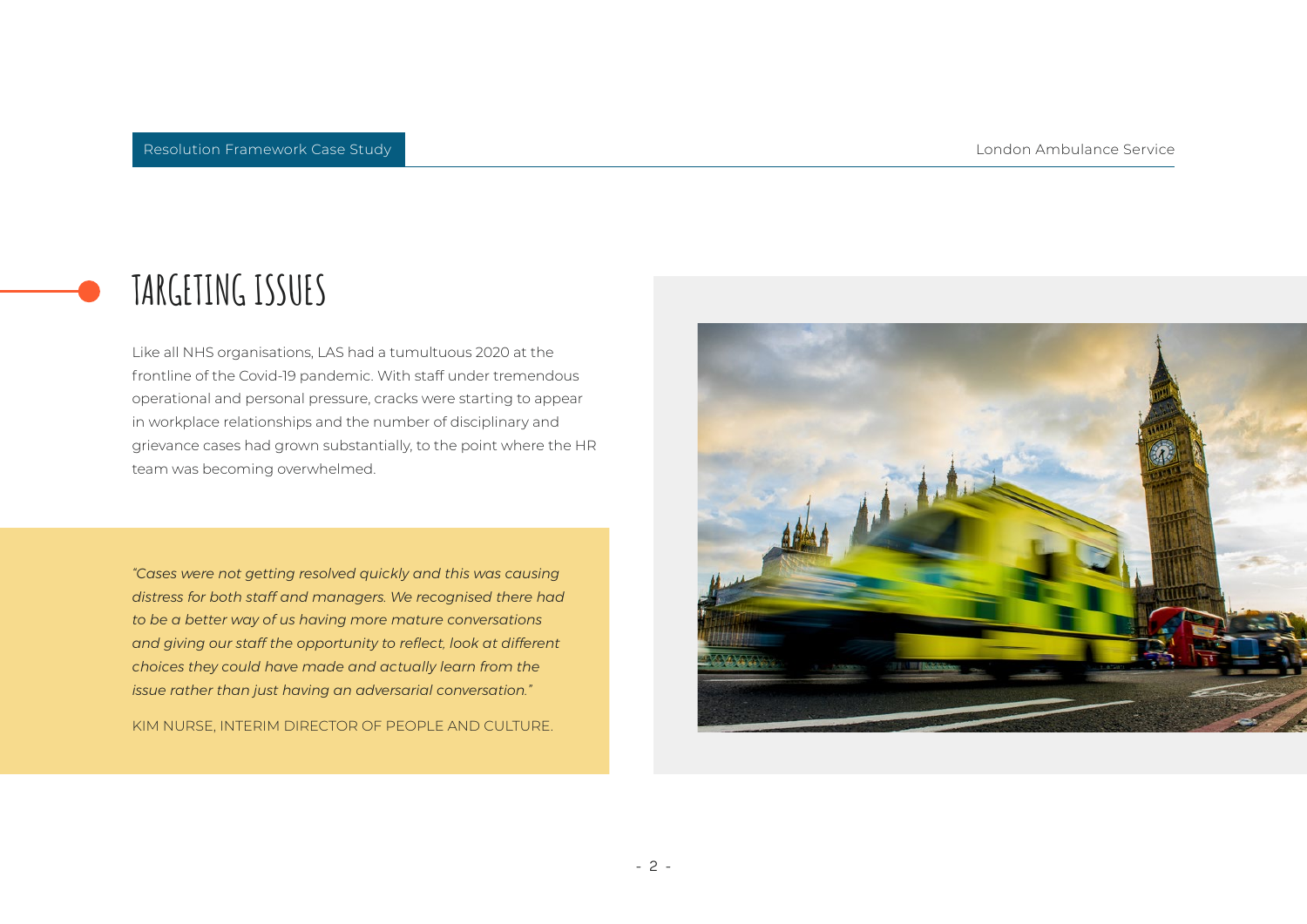TCM'S Resolution Framework, with its emphasis on resolving issues early through dialogue, rather than formal policies, was a perfect fit for LAS's People and Culture strategy - the aim of which is to create a fair, open and inclusive organisation with an engaged and collaborative workforce. As the organisation examined the framework more closely, it became clear it could also help the service take a fairer and more compassionate approach to the way it handled conduct and performance issues.

LAS Chief Executive Garrett Emmerson gave his full endorsement for the shift to a new approach, as did the executive team. An intensive period of stakeholder engagement then followed, with unions, HR and operational managers fully involved in developing the framework template and language to meet the service's specific needs.

Support for the move to a resolution-first approach has been widespread throughout LAS.

**MAKING RESOLUTIONS** *"Everyone in the organisation wants a quicker resolution process, and the current arrangements are so stressful for everybody that there really wasn't a good reason why people would want to hold onto them."*

> A comprehensive programme of training has been developed to support implementation of the Resolution Framework. The HR team and union representatives have had in-depth familiarisation sessions, and a cohort of resolution advocates, who will support managers and staff through the process, have also been trained.

> An illustration of just how welcome the approach has been came in the shape of response to an open invitation to staff to put themselves forward to become internal mediators. More than 50 people applied – with a group of 16 initially being allocated places on the accredited Certificate in Workplace Mediation run by The TCM Group.

> Going forward, there are plans for all staff to be trained on the resolution-first approach, which will become a key part of essential training for managers and eventually be developed into a mandatory e-learning programme.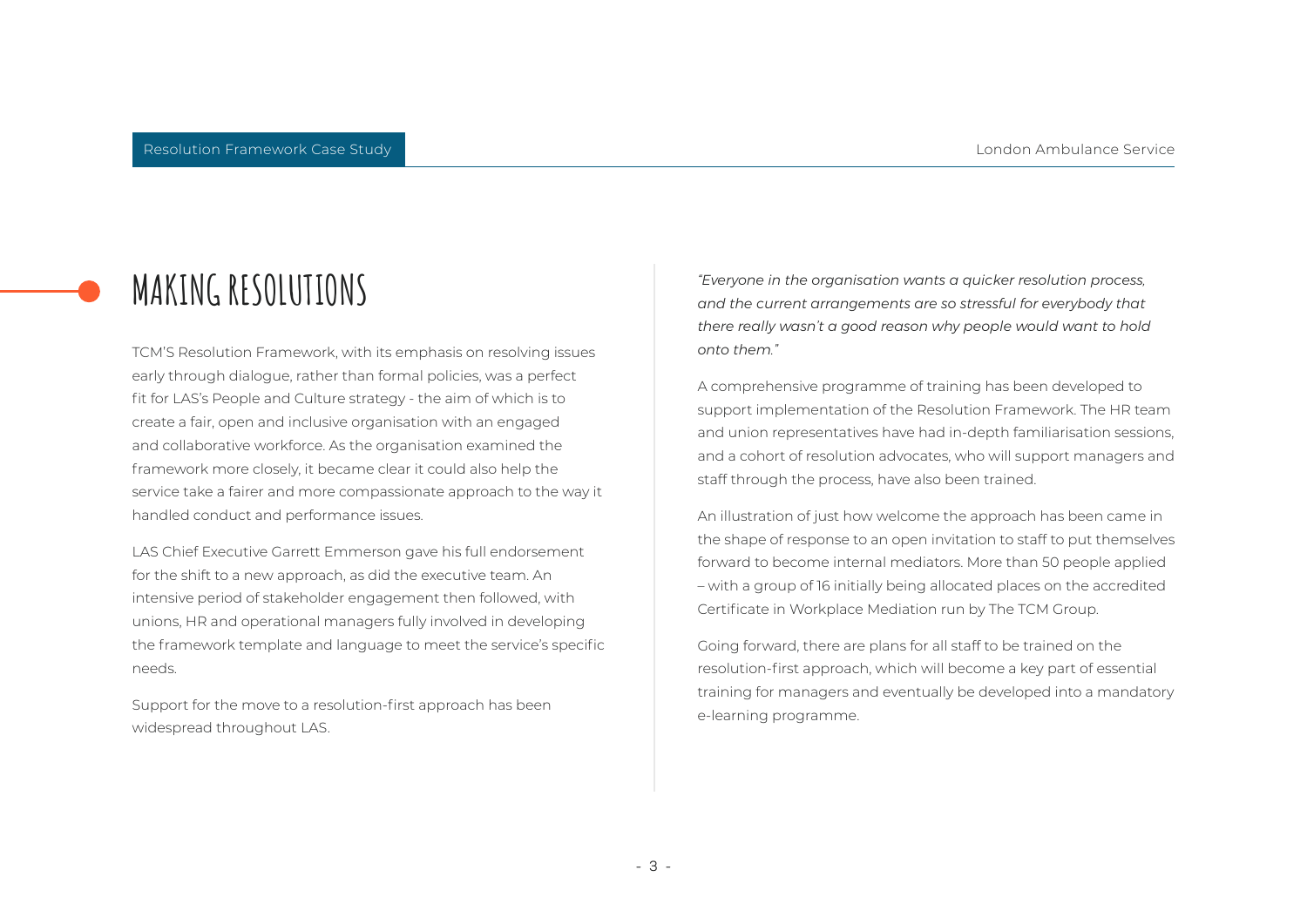*"Giving our people the right education and training to use the Resolution Framework effectively is so important. Being able to equip managers with the tools to problem solve and come up with solutions which are fair, just and reasonable is going to be really key to the success of this initiative."*

A full internal communications programme was also put together to support the launch, with everything from drop-in sessions and briefing meetings through to roadshows and interviews on the London Ambulance Service Live TV channel.



An evaluation programme was put in place right from the start to give LAS the opportunity to assess the success of the initiative as it unfolds and to make any adjustments that may be necessary.

There are plans for a six-monthly review involving all stakeholders, with data also being collected from a range of sources including a quarterly staff satisfaction survey, turnover and job stability metrics and exit interviews.



An important KPI will be a reduction in overall levels of disciplinary and grievances and the time spent managing the caseload.

Moving forward, Kim Nurse believes the impact of TCM's Resolution Framework will be felt in all corners of LAS. It has been fully embedded into key workstreams such as people and culture, diversity and inclusion, training, talent management and health and wellbeing, to ensure a joined approach.

The availability of a framework against which managers can base their decisions will also help to ensure fairness and consistency across the service, in the way it deals with everything from conduct issues to relationship breakdowns or concerns that may be bubbling under the surface.